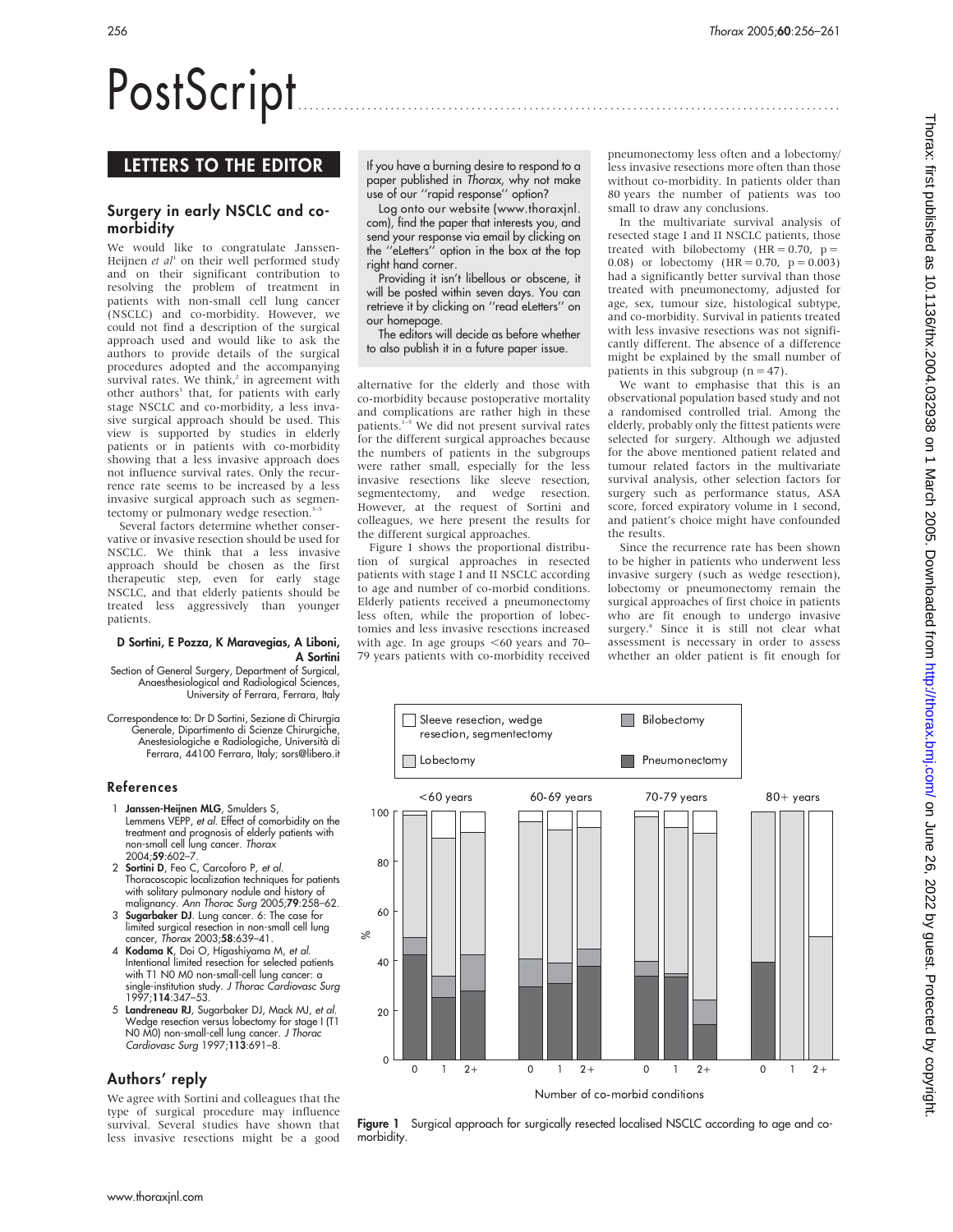invasive surgery, future studies should focus on this topic.

#### M L G Janssen-Heijnen, H J A A van Geffen, V E P P Lemmens, F W J M Smeenk, S A Smulders, J W W Coebergh Eindhoven Cancer Registry, The Netherlands

Correspondence to: Dr M L G Janssen-Heijnen, P O Box 231, 5600 AE Eindhoven, The Netherlands; research@ikz.nl

#### References

- 1 Harvey JC, Erdman C, Pisch J, et al. Surgical treatment of non-small cell lung cancer in patients older than seventy years. J Surg Oncol 1995;60:247–9.
- 2 Kodama K, Doi O, Higashiyama M, et al. Intentional limited resection for selected patients with T1 N0 M0 non-small-cell lung cancer: a single-institution study. J Thorac Cardiovasc Surg 1997;114:347–53.
- 3 Landreneau RJ, Sugarbaker DJ, Mack MJ, et al. Wedge resection versus lobectomy for stage I (T1<br>N0 M0) non-small-cell lung cancer. *J Thorac*<br>*Cardiovasc Surg* 1997;**113**:691–8, discussion 698–700.
- 4 Sugarbaker DJ. Lung cancer. 6: The case for limited surgical resection in non-small cell lung cancer, Thorax 2003;58:639–41.
- 5 Alexiou C, Beggs D, Onyeaka P, et al. Pneumonectomy for stage I (T1N0 and T2N0) nonsmall cell lung cancer has potent, adverse impact on survival. Ann Thorac Surg 2003;76:1023–8.

## Recruitment of ethnic minorities to asthma studies

The research letter by Sheikh and co-authors<sup>1</sup> addresses an important area but, regrettably, does not hit the nail on the head. Information on ethnicity of study participants is often missing in asthma studies, as the authors clearly show. However, presenting this information—for example, in the table of baseline characteristics when reporting a clinical trial—is only a first step. Much more important is the inclusion of this characteristic in the analysis of effect modification or subgroup analysis. Only then will we know whether ethnicity really matters when applying a certain intervention.

I would welcome a further report from the authors giving details about the actual incorporation of ethnicity in data analysis.

#### J C van der Wouden

Department of General Practice, Erasmus MC University Medical Center Rotterdam, P O Box 1738, 3000 DR Rotterdam, The Netherlands; j.vanderwouden@erasmusmc.nl

#### Reference

1 Sheikh A, Panesar SS, Lasserson T, et al. Recruitment of ethnic minorities to asthma studies. Thorax 2004;59:634.

## Authors' reply

We are grateful to Dr van der Wouden for raising the important point of ensuring that ethnicity data are used when analysing trial results. Of the 23/70 studies (32.8%) reporting information on ethnicity in the trial report, all confined mention of ethnicity only to baseline characteristics of included participants. Thus, none of these 23 studies factored ethnicity into the analysis of results. A possible explanation for this rather disappointing observation is that the number of subjects recruited from minority ethnic

groups tended to be small, thereby precluding any meaningful ethnic-specific subgroup analysis. Unfortunately, this is a problem not solely confined to asthma studies; for example, less than 30% of clinical trials on epilepsy which reported ethnicity used the information in the analysis.<sup>1</sup>

In designing clinical trials, pragmatic and cost considerations often force investigators to focus on the main objectives of the study, forcing considerations concerning subgroup analyses onto the back burner during trial planning. Most clinical trials therefore lack sufficient power for subgroup analyses;<sup>2</sup> however, this appears to be a problem that is particularly common in relation to subgroup analysis by ethnicity.<sup>3</sup>

Our motivation for undertaking this study was to highlight the disparity in recruitment between ethnic minorities and the majority into trials in a disease where ethnic considerations may be relevant. Asthma is one such area, but there are also others.<sup>4</sup> van der Wouden is entirely correct in asserting that improving recruitment of minority ethnic groups is only half the battle; at least equally important—if not more so—is ensuring that information on ethnicity is meaningfully and competently used when analysing data and presenting results.<sup>5</sup> Both issues should now be prioritised by the respiratory research community.

#### G Netuveli, S S Panesar

Division of Primary Care and Population Health Sciences, Imperial College, London, UK

#### T Lasserson

Cochrane Airways Group, St George's Hospital Medical School, London, UK

#### A Sheikh

Department of Primary Care Research and Development, Division of Community Health Sciences: GP Section, University of Edinburgh, UK

Correspondence to: Professor A Sheikh, Department of Primary Care Research and Development, Division of Community Health Sciences: GP Section, University of Edinburgh, UK; aziz.sheikh@ed.ac.uk

#### References

- 1 Burneo JG, Martin R. Reporting race/ethnicity in epilepsy clinical trials. Epilepsy Behav 2004;5:743–5.
- 2 Pocock SJ, Assmann SE, Enos LE, et al. Subgroup analysis, covariate adjustment and baseline comparisons in clinical trial reporting: current practice and problems. *Stat Med*<br>2002;**21**:2917–30.
- 3 Svensson CK. Representation of American blacks in clinical trials of new drugs. JAMA 1989;261:263–5.
- 4 Gifford AL, Cunningham WE, Heslin KC, et al. Participation in research and access to experimental treatments by HIV-infected patients. N Engl J Med 2002;346:1373–82.
- 5 Schwartz RS. Racial profiling in medical research. N Engl J Med 2001;344:1392–3.

## EBC pH and chronic cough

We read with interest the recent article by Niimi et al reporting low levels of exhaled breath condensate (EBC) pH in patients with chronic cough.<sup>1</sup> We and others have described low EBC pH in association with airway inflammation in allergic asthma, cystic fibrosis, and chronic obstructive pulmonary disease. $2-4$  In these studies there is a relatively close association between inflammation and low pH which is shown by the further fall in pH during exacerbations.<sup>2</sup> However, in non-asthmatic chronic cough, while there is a low grade inflammation present in some subjects, this is much less than would be required to invoke inflammation as the major cause of airway acidification.

It is unclear from the description of the assessment protocol how patients were allotted their individual diagnostic categories. A positive methacholine challenge test is not infrequently found in patients with reflux<sup>5</sup> and, even in classical asthma, reflux is a common phenomenon.<sup>6</sup> We would suggest that there has been a significant underdiagnosis of reflux disease in this cohort because of the lack of a structured history, the non-uniform application of investigations, and the failure to perform full oesophageal assessment, particularly manometry. We have shown that, when oesophageal manometry is not performed, a significant number of patients with reflux cough will be missed.7 Proton pump inhibitors at conventional doses only temporarily increase the pH of gastric reflux and do not prevent reflux per se and, unsurprisingly, only improve symptoms in a proportion of patients with reflux cough. A failure of cough to improve with proton pump inhibitors does not therefore adequately rule out reflux cough.

The simplest explanation for the low airway pH observed by Niimi et al is that a large proportion of the subjects had laryngopharyngeal reflux. This would also explain the otherwise surprising finding of a similar EBC pH across the authors' diagnostic categories.

#### A Morice

Academic Department of Medicine, Castle Hill Hospital, Cottingham, East Yorkshire HU16 5JQ, UK; a.h.morice@hull.ac.uk

#### References

- 1 Niimi A, Nguyen LT, Usmani O, et al. Reduced pH and chloride levels in exhaled breath condensate of patients with chronic cough. Thorax 2004;59:608–12.
- 2 Ojoo JC, Mulrennan S, Kastelik JA, et al. Exhaled breath condensate pH and exhaled nitric oxide in allergic asthma and in cystic fibrosis. Thorax 2005;60:22–6.
- 3 Kostikas K, Papatheodorou G, Ganas K, et al. pH in expired breath condensate of patients with inflammatory airway diseases. Am J Respir Crit Care Med 2002;165:1364–70.
- 4 Tate S, MacGregor G, Davis M, et al. Airways in cystic fibrosis are acidified: detection by exhaled
- breath condensate. Thorax 2002;57:926–9. 5 Bagnato GF, Gulli S, Giacobbe O, et al. Bronchial hyperresponsiveness in subjects with gastroesophageal reflux. *Respiration*<br>2000;**67**:507–9.
- 6 Vincent D, AM, Leport J, et al. Gastrooesophageal reflux prevalence and relationship with bronchial reactivity in asthma. Eur Respir J 1997;10:2255–9.
- 7 Kastelik JA, Redington AE, Aziz I, et al. Abnormal oesophageal motility in patients with chronic cough. Thorax 2003;58:699–702.

## Effect of oxygen on recovery from maximal exercise in COPD

I read with great interest the article by Stevenson and Calverley and related editorial.<sup>12</sup> An important and unexplained finding was the fact that instrumented patients using a mouthpiece and noseclip took significantly longer to recover from breathlessness after exercise than those who wore only a facemask (non-instrumented), irrespective of oxygen or air delivery. The mean (SE)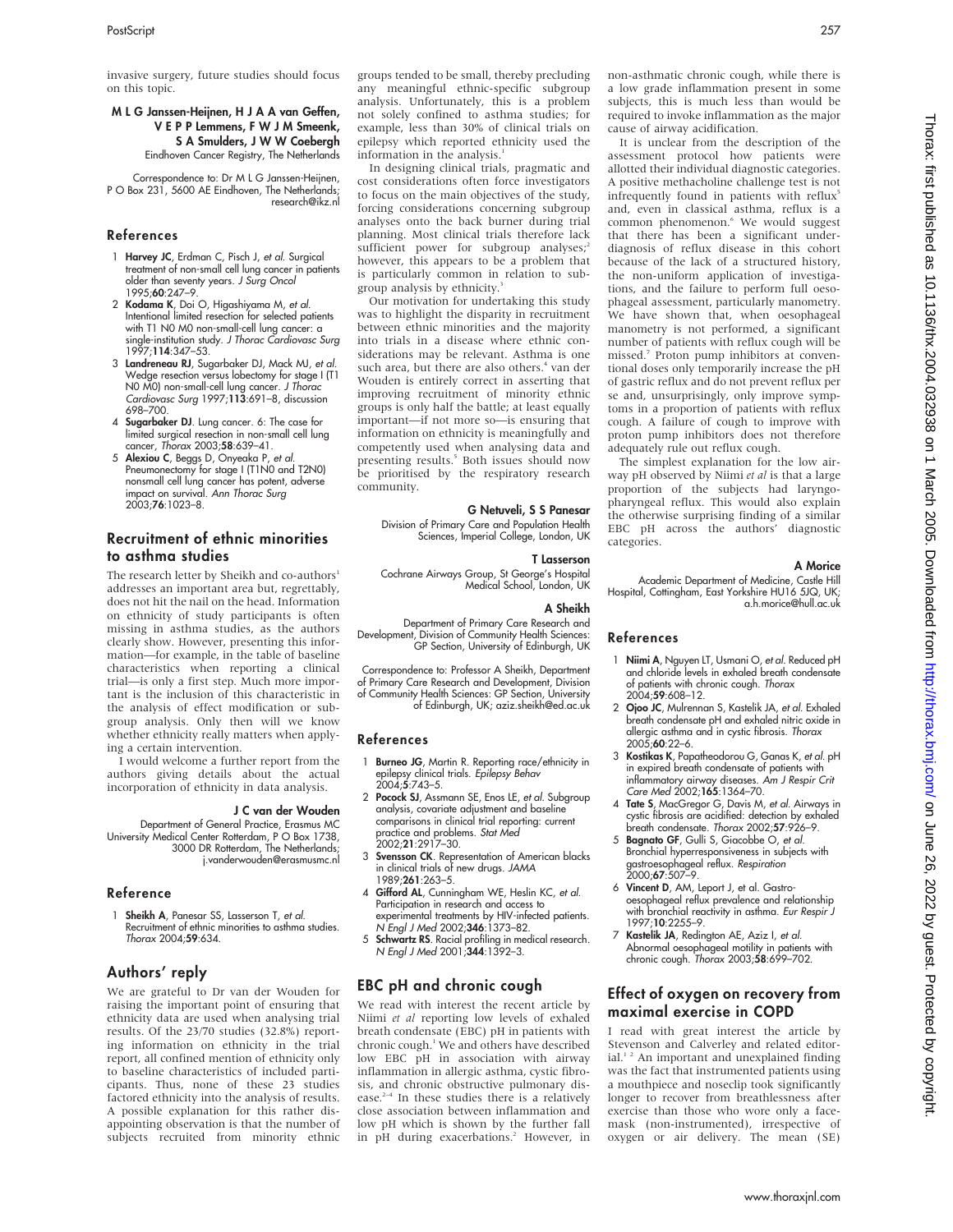difference was 3.94 (1.77) minutes in a total exercise recovery period of 11.38 (1.49) minutes for fully instrumented patients. Various theories to explain this exceptional difference have been offered both by the authors and reviewer. These have mainly centred on the theme of inhibition of ventilation from the persistence of primitive diving reflexes.<sup>3</sup> However, the precise mode of ventilation of these patients in the recovery phase via the mouth or nose needs consideration.

We have recently reported that normal subjects have both quantitative and qualitative differences in ventilation and ventilatory patterns when adopting nasal compared with oral routes for ventilation.<sup>45</sup> Minute ventilation and its components (tidal volume and breathing frequency) were reduced by a mean of 33% and followed a shift of thoracoabdominal respiration to favour ''diaphragmatic'' breathing during nasal ventilation and ''upper thoracic cage'' during mouth breathing. The clinical implications of this have been explored by using a specifically designed questionnaire to discover breathing preferences (mouth/nose) in patients with chronic respiratory diseases including COPD. The findings revealed a high prevalence of symptoms of dysfunctional ventilation and, for the first time, strongly linked them to a preference for mouth breathing.<sup>6</sup>

Evidence now suggests that proprioceptive input from a number of sources (including pulmonary and chest wall) forms the final common pathway for the perception of breathlessness.<sup>8</sup> Thus, it seems that mouth breathing per se may predispose to the perception of breathlessness by dynamically changing chest wall mechanics by a resultant increase in ventilation and subtle shift in thoracoabdominal respiration.

Fully instrumented patients in the study are, by definition, obligate mouth breathers and, for the reasons offered, this may provide the sole explanation for the findings of the persistent breathlessness. The relevance of the time honoured practice of measuring ventilation with a mouthpiece and noseclip needs to be carefully reviewed in the future.

#### A J Williams

Department of Thoracic Medicine, Royal Bournemouth Hospital, Bournemouth BH7 7DW, UK; Alan.Williams @rbch-tr.swest.nhs.uk

#### References

- 1 Stevenson NJ, Calverley PMA. Effect of oxygen on recovery from maximal exercise in patients with chronic obstructive pulmonary disease. Thorax 2004;59:668–72.
- 2 Roberts CM. Short burst oxygen therapy for the relief of breathlessness in COPD. Thorax 2004;59:638–40.
- 3 Folgering H, Olivier O. The diving response depresses ventilation in man. Bull Eur Physiopathol Respir 1985;21:143-7
- 4 Brammer PA, Compton-Price T, Williams AJ. Changes in ventilatory patterns and lung volumes during oral and nasal breathing in normal subjects. *Am J Respir Crit Care Med*<br>2001;**163**:A413.
- 5 Williams AJ, Compton-Price T. Quantitative and qualitative differences in lung function and ventilatory patterns in normal subjects adopting oral and nasal breathing. Am J Respir Crit Care Med 2003;167:A545.
- 6 Williams AJ, Speed K, Compton-Price T. Mouth breathing and ventilatory dysfunction in respiratory disease – a new perspective.<br>Am J Respir Crit Care Med 2004;**169**:A724.
- 7 Williams AJ, Speed K, Compton-Price T. Interrelationships between mouth breathing and

ventilatory dysfunction in respiratory disease. . 11.iii71.bh*rax* 2003;**58(**Suppl III):iii

8 Killian KJ, Campbell EJM. Dyspnoea. In: Roussos C, Macklem PT, eds. The thorax. Part B. 2nd ed. New York: Marcel Decker, 1985:1709–47.

## Authors' reply

We are grateful for Dr Williams' positive comments about our study which was primarily designed to evaluate the relationship between the physiological effects of supplementary oxygen in normoxaemic COPD patients and the intensity of their dyspnoea when oxygen was administered after a standardised exercise stimulus.<sup>1</sup> The difference between the instrumented and noninstrumented patients was not a primary outcome and should therefore be interpreted with some caution, at least from the statistical point of view. Nonetheless, we agree that stimulation of upper airway receptors can be an important mechanism for modifying respiratory sensation, as we suggested several years ago when we found that administering cold air during exercise reduced the intensity of exercise induced dyspnoea.2 We can confirm that breathing with a noseclip and mouthpiece modifies the pattern of regional chest wall ventilation in COPD patients compared with non-instrumented breathing when assessed by optoelectronic plethysmography. These changes at rest did not modify the pattern of chest wall movement during exercise that we recently described,<sup>3</sup> and this would argue against Dr Williams' suggestion that the breathing route is a major contributory factor to dyspnoea intensity. It is possible that the switch to mouth breathing reflects a need to reduce inspiratory resistance and is thus an adaptive response in these patients. Further work in this interesting area will be needed to resolve these important issues.

#### P M A Calverley

University Hospital Aintree, Liverpool, UK; pmacal@liverpool.ac.uk

#### References

- 1 Stevenson NJ, Calverley PM. Effect of oxygen on recovery from maximal exercise in patients with chronic obstructive pulmonary disease. Thorax 2004;59:668–72.
- 2 Spence DP, Graham DR, Ahmed J, et al. Does cold air affect exercise capacity and dyspnea in stable chronic obstructive pulmonary disease? Chest 1993;103:693–6.
- 3 Aliverti A, Stevenson N, Dellaca RL, et al. Regional chest wall volumes during exercise in chronic obstructive pulmonary disease. Thorax 2004;59:210–6.

## $\alpha_1$ -Antitrypsin genotype unaffected by age

In a recent otherwise excellent editorial in Thorax, <sup>1</sup> Dr Seersholm indicated that our previous results on the decline in forced expiratory volume in 1 second  $(FEV_1)$  based on the Copenhagen City Heart Study<sup>2</sup> are biased. We disagree, and rather believe that our study of the general population is prone to less bias than case-control or family based studies.

Dr Seersholm argues that, because we genotyped study participants after measurement of FEV<sub>1</sub> in 1976–8, 1981–4, and 1991–4, our results are biased.<sup>1</sup> Certainly, if conventional risk factors are measured after development of disease, the disease might be the cause of the risk factor rather than vice versa. However, an  $\alpha_1$ -antitrypsin MZ genotype in a newborn does not change into a ZZ genotype by age. Therefore, the Pi MZ genotype preceded  $FEV<sub>1</sub>$  outcomes in our study, even though genotypes were determined after FEV<sub>1</sub> measurements. Using identical logic, the genotype preceded outcomes in a similar manner in other previous studies.<sup>3-6</sup>

Selection bias could potentially be a reason for discrepancies between studies on Pi MZ and COPD.<sup>17</sup> In our study, where genotype distribution was in Hardy-Weinberg equilibrium, we found no evidence for selection against any  $\alpha_1$ -antitrypsin genotype.<sup>2</sup> Therefore, as also pointed out by Dr<br>Seersholm,<sup>1</sup> selection bias is more likely in case-control and family based studies than in cohort studies of the general population.

## M Dahl, B G Nordestgaard

Department of Clinical Biochemistry, Herlev University Hospital, Copenhagen, Denmark; mdahl@partners.org

#### References

- Seersholm N. Pi MZ and COPD: will we ever know? Thorax 2004;59:823–5.
- 2 Dahl M, Tybjærg-Hansen A, Lange P, et al. Change in lung function and morbidity from chronic obstructive pulmonary disease in alpha1 antitrypsin MZ heterozygotes. A longitudinal study of the general population. *Ann Intern Med*<br>2002;**136**:270–9.
- 3 Juul K, Tybjærg-Hansen A, Steffensen R, et al. Factor V leiden: The Copenhagen City Heart Study and 2 meta-analyses. Blood  $2002 \cdot 100 \cdot 3 - 10$
- 4 Bojesen SE, Tybjærg-Hansen A, Nordestgaard BG. Integrin beta3Leu33Pro homozygosity and risk of cancer. *J Natl Cancer*<br>*Inst* 2003;**95**:1150–7.
- 5 Dahl M, Tybjærg-Hansen A, Schnohr P, et al. A population based study of morbidity and mortality in mannose-binding lectin deficiency. J Exp Med 2004;199:1391–9.
- 6 Wadsworth MEJ, Vinall LE, Jones AL, et al. Alpha-1-antitrypsin as a risk factor for infant and adult respiratory outcomes in a national birth cohort. Am J Respir Cell Mol Biol 2004;31:559–64.
- 7 Hersh CP, Dahl M, Ly CS, et al. Chronic obstructive pulmonary disease in alpha1- antitrypsin PI MZ heterozygotes: a meta-analysis. Thorax 2004;59:843–9.
- 8 Dahl M, Tybjærg-Hansen A, Sillesen H, et al. Blood pressure, risk of ischemic cerebrovascular and ischemic heart disease, and longevity in alpha1-antitrypsin deficiency: the Copenhagen<br>City Heart Study. *Circulation* 2003;**107**:747–52.

## Authors' reply

Drs Dahl and Nordestgaard argue against selection bias if genotyping is performed after lung function tests because a newborn with a Pi MZ genotype does not change to Pi ZZ later in life. The latter is obviously true and not the issue. The reason for possible selection bias is that some people may fail to have genotype performed due to a characteristic of the lung function tests under study, and this may affect the result of a longitudinal study.

If we assume that subjects with a Pi MZ genotype have a very fast decline in forced expiratory volume in 1 second (FEV<sub>1</sub>) with premature death, a number of them may have attended the first examinations but did not live long enough to attend the last visit with genotyping. They would not therefore be included in the analysis of  $FEV<sub>1</sub>$  decline and the result would be an underestimate of the decline in  $FEV<sub>1</sub>$  with the possible conclusion

www.thoraxjnl.com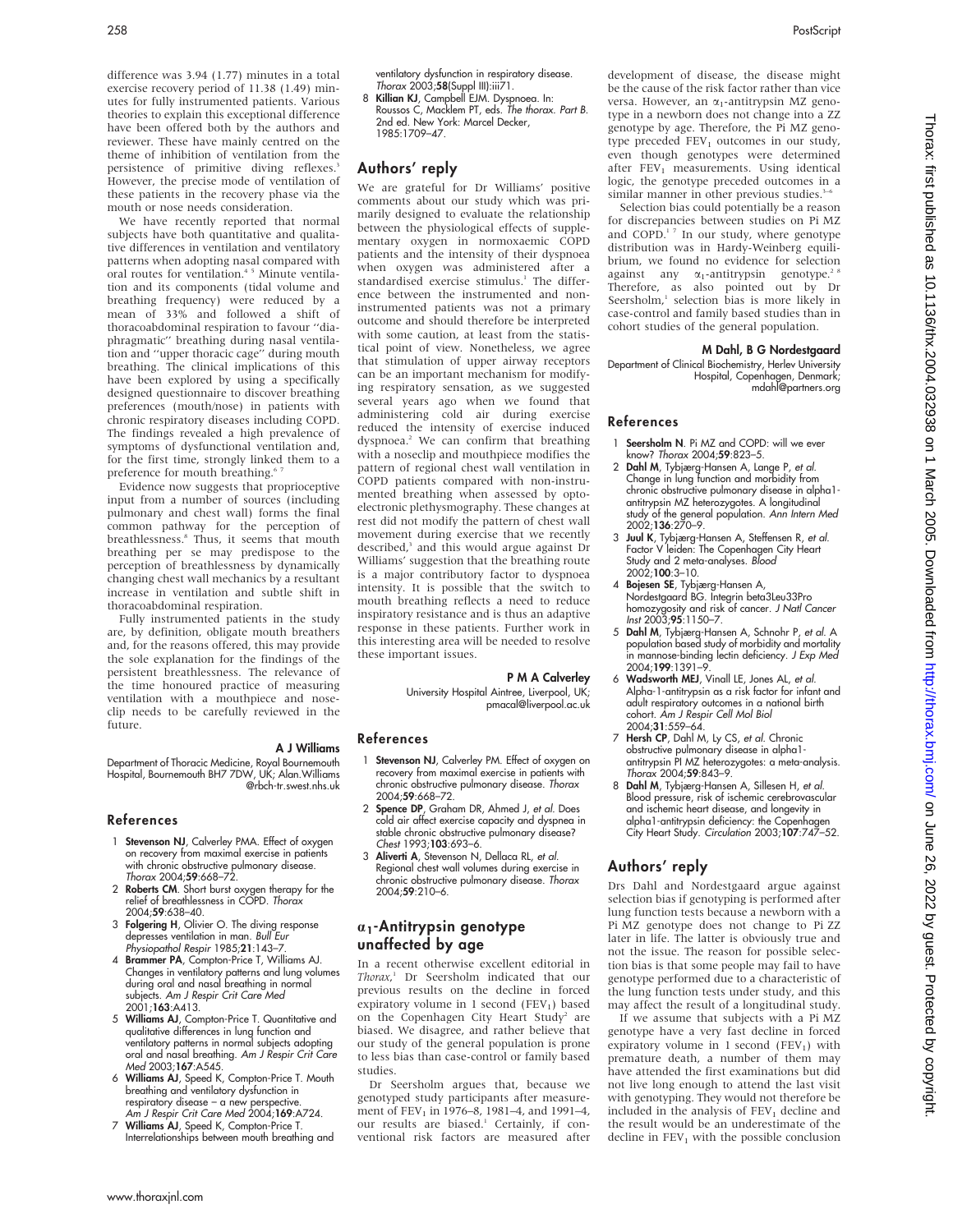that Pi MZ is not a risk factor for lung disease. This is usually called a ''survivor effect''.

The opposite may also be true. Suppose there is a reverse relationship between pulmonary function and compliance with study visits—that is, subjects with a normal  $FEV<sub>1</sub>$ , normal  $FEV<sub>1</sub>$  decline, and no lung symptoms may not attend the last visit because they feel well. This would tend to exaggerate any increased decline in FEV<sub>1</sub> and the conclusion could be that Pi MZ is an important risk factor for lung disease.

These are just two of many examples of possible biases. They show that, even if the risk factor (Pi MZ) is present from birth, it is vital to postpone the collection of tests for analysis after genotyping has been performed.

#### N Seersholm

Pulmonary Department Y, Gentofte Hospital, Niels Andersens Vej 65, DK-2900 Hellerup. Denmark; seersholm@dadlnet.dk

## Exhaled breath condensate in chronic cough

We read with interest the recent article by Niimi et al reporting low levels of exhaled breath condensate (EBC) pH in patients with chronic cough.<sup>1</sup> We and others have described low EBC pH in association with airway inflammation in allergic asthma, cystic fibrosis, and chronic obstructive pulmonary disease.2–4 In these studies there is a relatively close association between inflammation and low pH which is shown by the further fall in pH during exacerbations.<sup>2</sup> However, in nonasthmatic chronic cough, while there is a low grade inflammation present in some subjects, this is much less than would be required to invoke inflammation as the major cause of airway acidification.

It is unclear from the description of the assessment protocol how patients were allotted their individual diagnostic categories. A positive methacholine challenge test is not infrequently found in patients with reflux<sup>5</sup> and, even in classical asthma, reflux is a common phenomenon.6 We suggest that there has been a significant underdiagnosis of reflux disease in this cohort because of the lack of a structured history, the non-uniform application of investigations, and the failure to perform full oesophageal assessment, particularly manometry. We have shown that, when oesophageal manometry is not performed, a significant number of patients with reflux cough will be missed.<sup>7</sup> Proton pump inhibitors at conventional doses only temporarily increase the pH of gastric reflux and do not prevent reflux per se and, unsurprisingly, only improve symptoms in a proportion of patients with reflux cough. A failure of cough to improve with proton pump inhibitors does not therefore adequately rule out reflux cough.

The simplest explanation for the low airway pH observed by Niimi et al would be that a large proportion of the subjects had laryngopharyngeal reflux. This would also explain the otherwise surprising finding of similar EBC pH across the authors' diagnostic categories.

#### A Morice, C F Everett, S A Mulrennan

Academic Department of Medicine, Castle Hill Hospital, Cottingham, East Yorkshire HU16 5JQ, UK; a.h.morice@hull.ac.uk

## References

- 1 Niimi A, Nguyen LT, Usmani O, et al. Reduced pH and chloride levels in exhaled breath condensate of patients with chronic cough. Thorax 2004;59:608–12.
- 2 Ojoo JC, Mulrennan S, Kastelik JA, et al. Exhaled breath condensate pH and exhaled nitric oxide in allergic asthma and in cystic fibrosis. Thorax 2005;60:22–6.
- 3 Kostikas K, Papatheodorou G, Ganas K, et al. pH in expired breath condensate of patients with intlammatory airway diseases. *Am J Respir Crit*<br>*Care Med* 2002;**165**:1364–70.
- 4 Tate S, MacGregor G, Davis M, et al. Airways in cystic fibrosis are acidified: detection by exhaled<br>breath condensate. *Thorax* 2002;**57**:926–9.
- 5 Bagnato GF, Gulli S, Giacobbe O, et al. Bronchial hyperresponsiveness in subjects with gastroesophageal reflux. *Respiration*<br>2000;**67**:507–9.
- 6 Vincent DAM, Leport J, et al. Gastro-oesophageal reflux prevalence and relationship with bronchial reactivity in asthma. Eur Respir J 1997;10:2255–9.
- 7 Kastelik JA, Redington AE, Aziz I, et al. Abnormal oesophageal motility in patients with chronic cough. Thorax 2003;58:699–702.

## Authors' reply

We thank Professor Morice and his colleagues for their interest in our paper. The main issue they raise concerns the possibility that we may have missed gastro-oesophageal disorders such as reflux and dysmotility in our cohort of patients with chronic cough. In our assessment protocol we state that we used oesophageal pH measurements in most patients (32 of 50), together with a trial of proton pump inhibitors. We are pleased to read from Professor Morice that proton pump inhibitors ''only improve symptoms in a proportion of patients with reflux cough'', when they reported previously a very excellent 82% therapeutic response in this group treated with ''proton pump inhibitors, alginates and conventional advice regarding diet and posture".<sup>1</sup> We agree entirely that proton pump inhibitors are not very efficacious in reflux cough. We have not performed oesophageal manometry and are aware of Professor Morice's interesting observations. They also report that patients with abnormal oesophageal manometry respond to proton pump inhibition, and therefore we would have picked up such patients with a trial of proton pump inhibitor treatment. However, the direct link between oesophageal dysmotility and chronic cough still remains to be established.

We do not believe we have missed reflux as an associated cause of the cough and therefore do not agree with the explanation that the reduced exhaled breath condensate pH is a reflection of laryngopharyngeal reflux throughout the diagnostic categories. Rather, this is likely to be related to the chronic inflammatory and remodelling process that is present in the submucosa of chronic cough patients, associated with both asthma and non-asthmatic causes.<sup>2-4</sup> We must emphasise that we are assuming that exhaled breath condensate is a reflection of the epithelial surface liquid, which needs to be confirmed.

## K F Chung, A Niimi

Department of Thoracic Medicine, National Heart and Lung Institute, Imperial College, Dovehouse Street, London SW3 6LY, UK; f.chung@imperial.ac.uk

#### References

- 1 Kastelik JA, Redington AE, Aziz I, et al. Abnormal oesophageal motility in patients with chronic cough. Thorax 2003;58:699–702.
- 2 Niimi A, Matsumoto H, Minakuchi M, et al. Airway remodelling in cough-variant asthma. Lancet 2000;356:564–5.
- 3 Boulet LP, Milot J, Boutet M, et al. Airway inflammation in non-asthmatic subjects with chronic cough. Am J Respir Crit Care Med 1994;149:482–9.
- 4 Niimi A, Cosio B, Oates T, et al. Airway inflammation and remodelling in non-asthmatic patients with chronic cough: comparison with asthmatics. Am J Respir Crit Care Med 2003;167:A353.

## Bilateral non-traumatic second rib fracture after bilateral first rib resection for TOS

Thoracic outlet syndrome (TOS), which is caused by osseous and soft tissue abnormalities and presents as tingling, paraesthesia, and weakness of the extremity, is a controversial subject. Surgical treatment for TOS is seen as the last resort and involves resection of the first rib and scalenotomy and leads to an overall improvement of 70% over a period of 5 years.<sup>1</sup> The most common postoperative complications are pneumothorax, injury to the subclavian artery and vein, or brachial plexus and long thoracic nerve.<sup>2</sup> Second rib fracture as a complication after surgery for TOS has not previously been described.

A 54 year old woman had been symptomatic with bilateral constant numbness, tingling, paraesthesia, and weakness exacerbated by sports and exercises for well over 10 years. Numerous attempts at conservative treatment had failed. She also had bilateral omarthrosis which had been treated by previous acromioclavicular joint resection and subacromial decompression. Nevertheless, the symptoms persisted and increased in both ulnar innervated segments of the arm. The hyperabduction test (Wright) was positive on both sides. In conjunction with her other symptoms, a diagnosis of bilateral neurovascular TOS was established and the patient underwent transaxillary first rib resection on the right side. Any injury to the second rib during surgery could be ruled out. Her recovery was uneventful and both pain and numbness were greatly improved.

Two months later transaxillary first rib resection was performed on the left side. Again the symptoms improved. Three weeks after this operation the patient felt a sudden crack and tenderness in her left shoulder girdle with no previous minor or major trauma. Radiographs showed an anterolateral left second rib fracture. Two months later the patient developed sudden tenderness in her right shoulder, again with no previous trauma, and a posterolateral second rib fracture was diagnosed by radiography. An osteodensitometric study showed only a slightly deficient calcium intake of estimated 1150 mg instead of 1500 mg per day. T-scores were within the normal range and no diagnosis of osteoporosis could be established. A technetium-99m bone scan and a SPECT showed increased pathological activity in both second ribs consistent with the fractures, but no other abnormalities (fig 1). The patient was treated conservatively and recovered very well; she has had no further problems.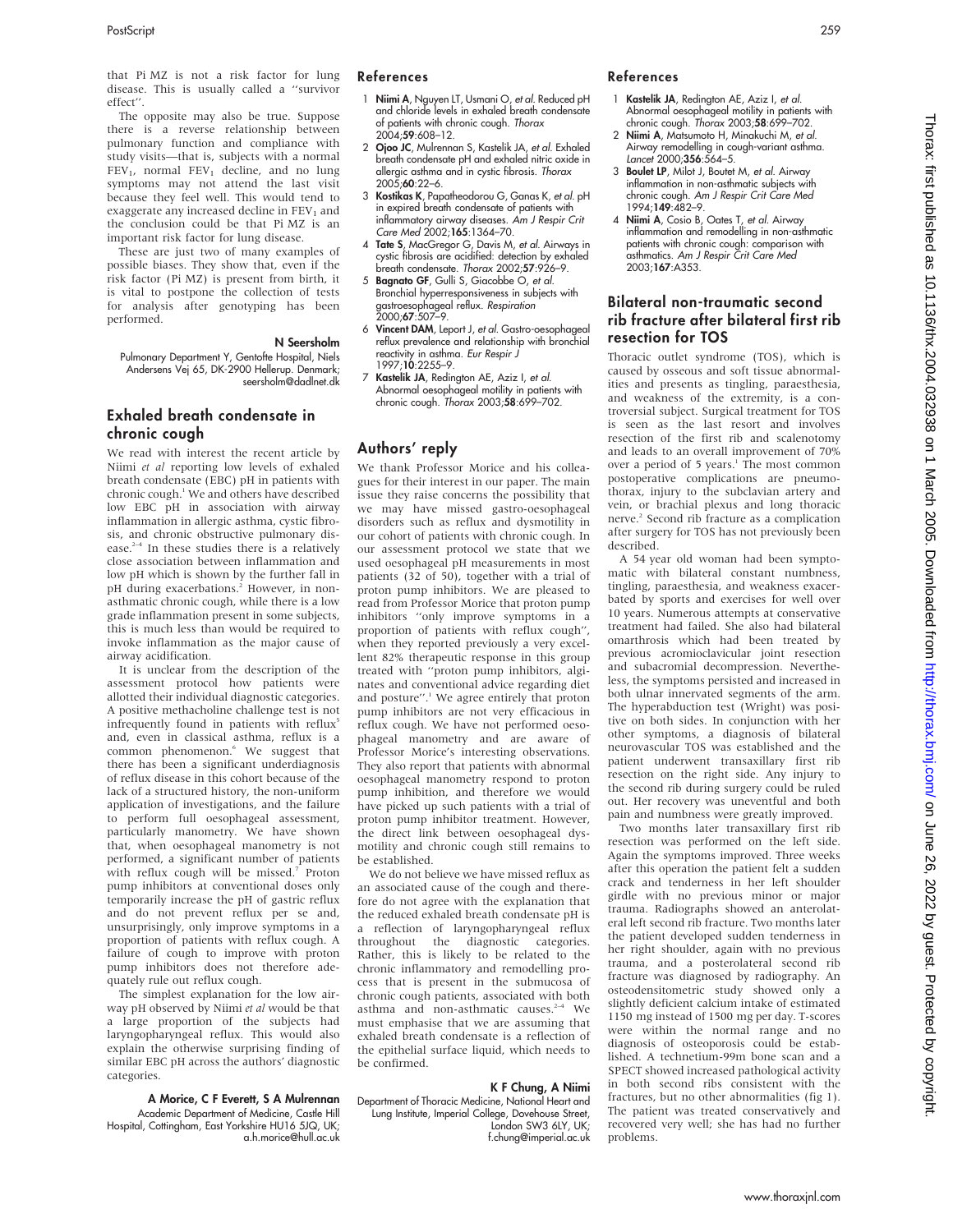

Figure 1 Technetium-99m bone scan of patient.

Fractures of the first rib are very rare and bilateral fractures are even more uncommon.<sup>3–9</sup> Bilateral fracture of the second rib has not been described previously. After first rib resection the second rib becomes the most cranial rib and thus takes the place of the former first rib. Second rib fracture after first rib resection can therefore be compared with first rib fractures in patients who have not undergone first rib resection. Several theories on the aetiology of first rib fractures exist.<sup>6</sup> Traumatic fractures usually involve not only the first rib but also the clavicle or scapula. Considerable force is required to fracture the first rib since it is protected very well by soft tissue and the clavicle and scapula. Nontraumatic fractures occur without adequate trauma and are regarded as stress fractures and usually can be found in the weakest portion of the rib.<sup>3–8</sup> Fractures present with upper chest pain and tenderness.<sup>3</sup> Some authors have doubted the existence of this type of fracture and classify it as a congenital anomaly. $<sup>1</sup>$ </sup>

Most authors explain the stress fracture by the anatomy of the first rib.<sup>3–8</sup> The rib is broad and flat and weakened by the groove where the subclavian artery crosses it. The scalene muscles produce a bending force in the rib causing it to fracture. This theory has been questioned since it would mean that all fractures would occur at the same location.<sup>3</sup> After first rib resection for TOS the second rib takes the place of the first rib and faces the same stress as the former first rib. The second rib is thinner and not as wide as the first rib, leaving it even more vulnerable to stress. This can explain the relatively short time between first rib resection and fracture of the second rib on the left side in our patient. This left the rib with insufficient time to adapt to the increased force after first rib resection. The clavicle may exert pressure on the second rib, particularly when carrying heavy loads. Our patient denied vigorous exercise before the fracture. The fracture of the right second rib may be explained by increased stress due to impaired movement of the left shoulder. Furthermore, scar remodelling around the rib may have impaired motion leaving the rib prone to fracture. The two fractures occurred in different parts of the rib. We conclude that there is no point of least resistance in the second rib. Also, no muscle insertion on the rib is responsible for the fracture. A pathological fracture resulting from bone metastases was ruled out and there was no osteoporosis which would have made the bones more prone to trauma. We classify the fractures as spontaneous non-traumatic fractures in an otherwise healthy patient.

Spontaneous non-traumatic fractures of the first and second ribs remain a controversial topic. The fractures presented with pain and tenderness. Upper chest pain is the only symptom in such patients, and a second rib fracture should be considered in patients who develop chest pain after first rib resection.

#### M G Jakubietz, R G Jakubietz, J G Gruenert Kantonsspital St Gallen, Handchirurgie, St Gallen,

Switzerland

#### M Langer

Universitätsklinikum Münster, Unfall-, Handchirurgie, Münster, Germany

Correspondence to: Dr M G Jakubietz, Kantonsspital St Gallen, Handchirurgie, St Gallen, Switzerland 9007; Michael.jakubietz@kssg.ch

#### References

- 1 Atasoy E. Thoracic outlet compression syndrome. Orthop Clin North Am 1996;27:265–303.
- 2 Leffert RD. Complications of surgery for thoracic outlet syndrome. Hand Clin 2004;20:91-8.
- 3 Tsukada A, Uchiyama S, Toriumi H, et al. Nontraumatic bilateral first rib fractures. Acta Orthop Belg 1998;64:406-8.
- 4 Leung H, Stirling A. Stress fracture of the first rib without associated injuries. Injury 1991;22:483–4.
- 5 Dwivedi S, Varma A. Bilateral fracture of the first ribs. J Trauma 1983:538–9.
- 6 Lorentzen J, Movin M. Fracture of the first rib. Acta Orthop Scand 1976;47:632–4.
- Frangakis E. Fractures of the first rib. Acta Orthop Scand 1967;38:193–8.
- 8 Breslin FJ. Fracture of the first rib unassociated with fractures of other ribs. Am J Surg 1937;38:384–9.
- 9 Jenkins S. Spontaneous fractures of both first ribs. J Bone Joint Surg 1952;34:9–13.
- 10 **Bowie ER**, Jacobsen HG. Anomalous development of the first rib simulating isolated fracture. Am J Roentgenol 1945;53:384–9.

# BOOK REVIEW

## Chronic Obstructive Pulmonary Disease: Second Edition

P M A Calverley, W MacNee, N B Pride, P M Rennard, Editors. London: Arnold, 2003, £110.00. ISBN 0 340 807180

If I want to find the latest research papers quickly, the internet is the place to go. For advice on management there is no shortage of reputable guidelines. So what use is the old style textbook? The editors of the second edition of Chronic Obstructive Pulmonary Disease touch on this question as they introduce their own book and suggest that what they offer is time and depth. A textbook allows consideration of all aspects of a disease—not just the latest trials in COPD but the development and pathophysiology of the condition—and time to address the full background to active research topics even if the very latest advances cannot be incorporated. Contributors to a textbook have the opportunity to present a detailed exposition of a topic in a way that few readers could manage themselves via a trawl of the internet.

So has this opportunity been taken in Chronic Obstructive Pulmonary Disease? Overall, I think it has. No textbook is meant to be read from cover to cover and I haven't tried, but I did start at the beginning and, if thoughtful consideration is the hallmark of a textbook, then the opening chapter on definitions certainly sets the correct tone. Anyone who weaves Alice in Wonderland and Karl Popper into the first few pages of a medical book is doing rather more than going through the motions. This is a nice start, but perhaps the real test of any textbook is how well it explains the topics on which the reader is ignorant. I found myself worryingly spoilt for choice but decided to start with the chapters on ''Oxidative Stress'' and ''Airway Repair'', both of which are written by members of the editorial team. The styles are different but I learned from both. The chapter on ''Oxidative Stress'' is certainly detailed but worth the effort, and the briefer chapter on ''Airway Repair'' provided an extremely useful summary for an uninitiated person like myself. Several other chapters also brought rewards, not least those on ''Lung Mechanics'' and ''Exercise'' and the well written summary of ''Pulmonary Rehabilitation''. The smaller number of chapters whose subject matter I like to think I know well inevitably seemed a little less informative, but there are none anywhere near poor enough to be highlighted here. There is far more to applaud than to be disappointed with.